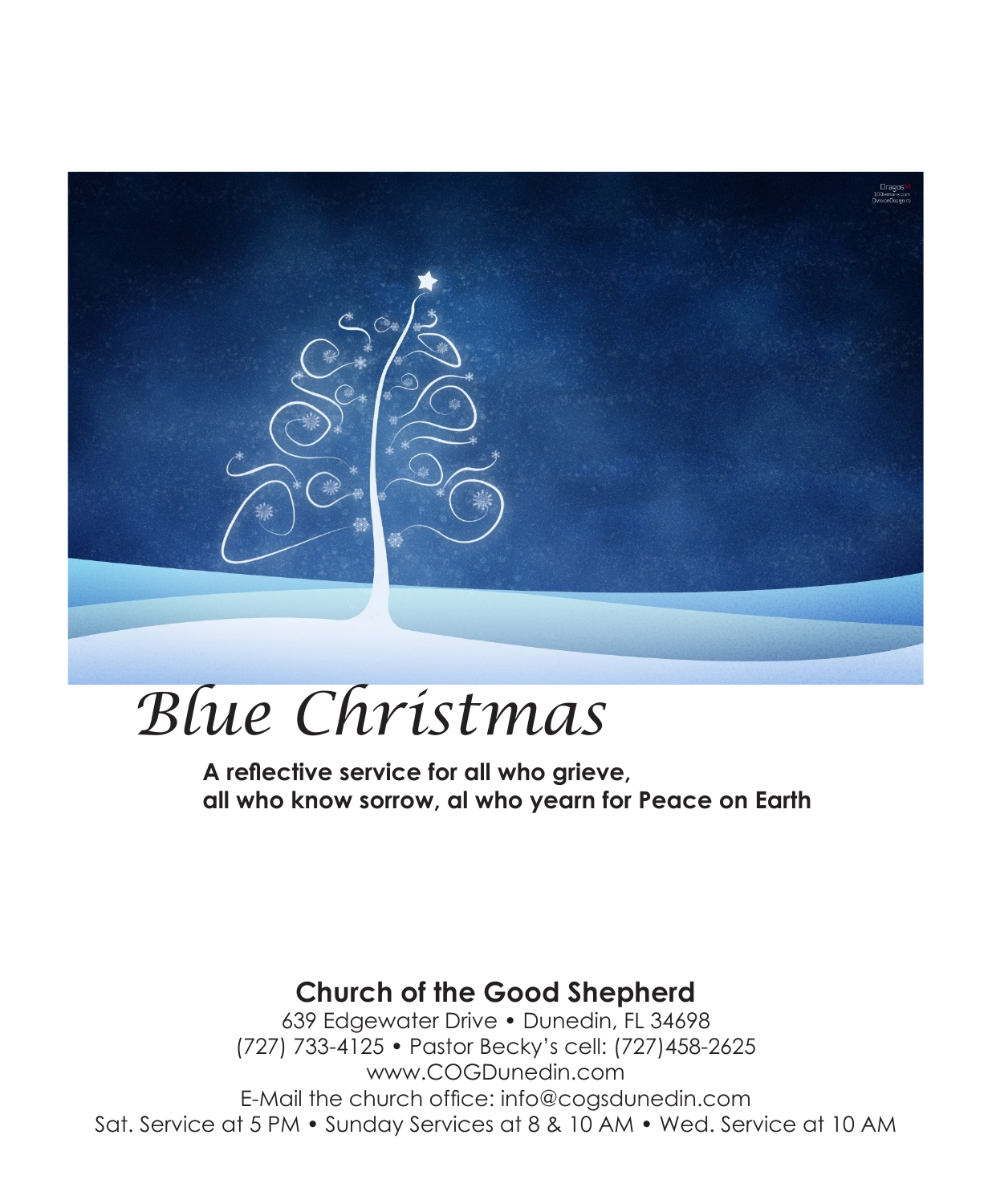#### **Prelude**

#### **Words of Welcome and Explanation**

**Song** *O Come, O Come, Emmanuel*

a *O come, O come, Emmanuel, and ransom captive Israel, that mourns in lonely exile here until the Son of God appear. Rejoice! Rejoice! Emmanuel shall come to thee, O Israel!*

 *O come, strong branch of Jesse, free your own from Satan's tyranny; from depths of hell your people save and give them vict'ry o'er the grave. Rejoice! Rejoice! Emmanuel shall come to thee, O Israel!*

#### **OPENING LITANY** [P Priest/**G** Congregation]

*[Please stand]*

- P Because you made the world, and intended it to be a good place, and called its people your children; because, when things seemed at their worst, you came in Christ to bring out the best in us; so gracious God, we can say:
- C **God's love is stronger than our hate. God's welcome is wider than our rejection. God's life is mightier than our death.**
- P Because confusion can reign inside us, despite our faith; because anger, tension, bitterness and envy distort our vision, because sometimes our minds take small things out of all proportion; because we err, we seek the good news that:
- C **God's truth is more eternal than our lies. God's light is more intense than our darkness God's hope is greater than our despair.**
- P Let us trust God with our pain.
- C **God, we come to you on this Christmas season with pain growing inside us. As the nights have been growing longer, darkness has wrapped itself around our hearts. Inside this season of our longest nights, we offer to you the pain in our hearts, the traumas that some of us cannot put into words.**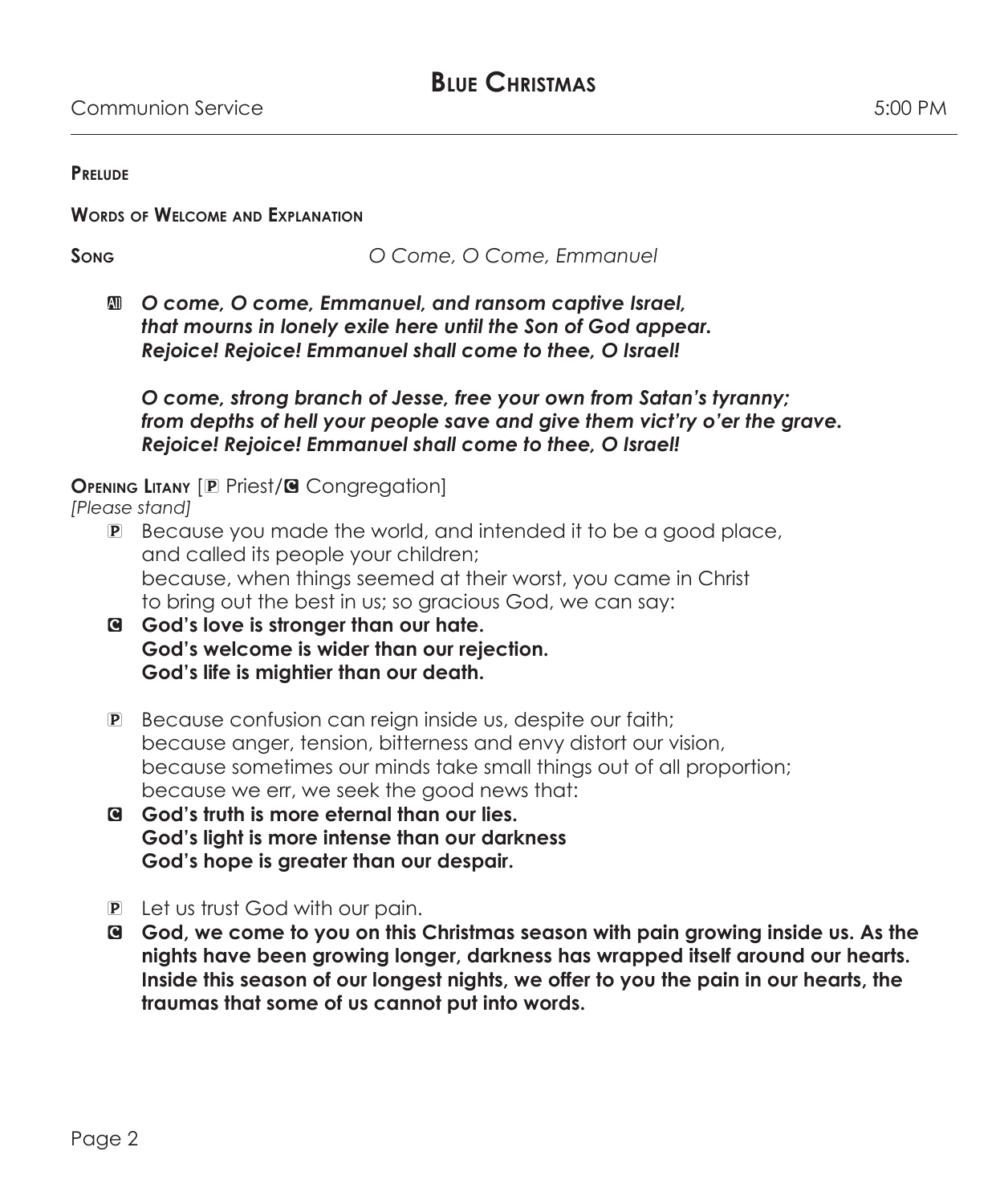- P God, we come to you as those who have been hurt physically and emotionally some of us by strangers, some by loved ones, and some by life itself. Our ability to trust is shattered. Fear lurks behind every glance, sadness prowls behind every smile, and despair follows behind every hope.
- C **God, we are the outsiders. We are the ones who seem to stand on the edges of the group. We find ourselves on the outside looking in, and when we try to move inside and get close to others, too often we feel we are elbowed out of the way, and once again we feel abandoned and alone.**
- P God, some of us are grieving over what might have been. Once this season was a happy and magical time for us, too. But death and loss and heartache have changed it. We find ourselves adrift, alone, lost in a terrifying new world. This season reminds us of all that used to be, and cannot be anymore.
- C **The memories of what was, and anxiety for what may be, suffocate us. All around us we hear the songs of glad tidings, the urging to buy gifts for others. But some of us have nothing we can give, and some of us have no one to give anything to. This is our longest night, Lord. Please be near us tonight.**
- P We ask this in the name of Jesus, who came into this world homeless and left this world betrayed, bereft and forsaken. We ask this in the name of the One who knows the pain in our souls.
- C **Amen.**

# **Promises of Consolation**

# **Reading: Lamentations 3:17–26**

*[Please be seated]*

L I have been deprived of peace; I have forgotten what prosperity is. So I say, "My splendor is gone and all that I had hoped from the Lorp." I remember my affliction and my wandering, the bitterness and the gall I well remember them, and my soul is downcast within me.

Yet this I call to mind and therefore I have hope: Because of the Lorp's great love we are not consumed, for his compassions never fail. They are new every morning; great is your faithfulness. I say to myself, "The Lord is my portion; therefore I will wait for him." The Lord is good to those whose hope is in him, to the one who seeks him; it is good to wait quietly for the salvation of the Lord.

- L The Word of the Lord.
- C **Thanks be to God.**

# **Comment**

**Invitation to Light a Candle**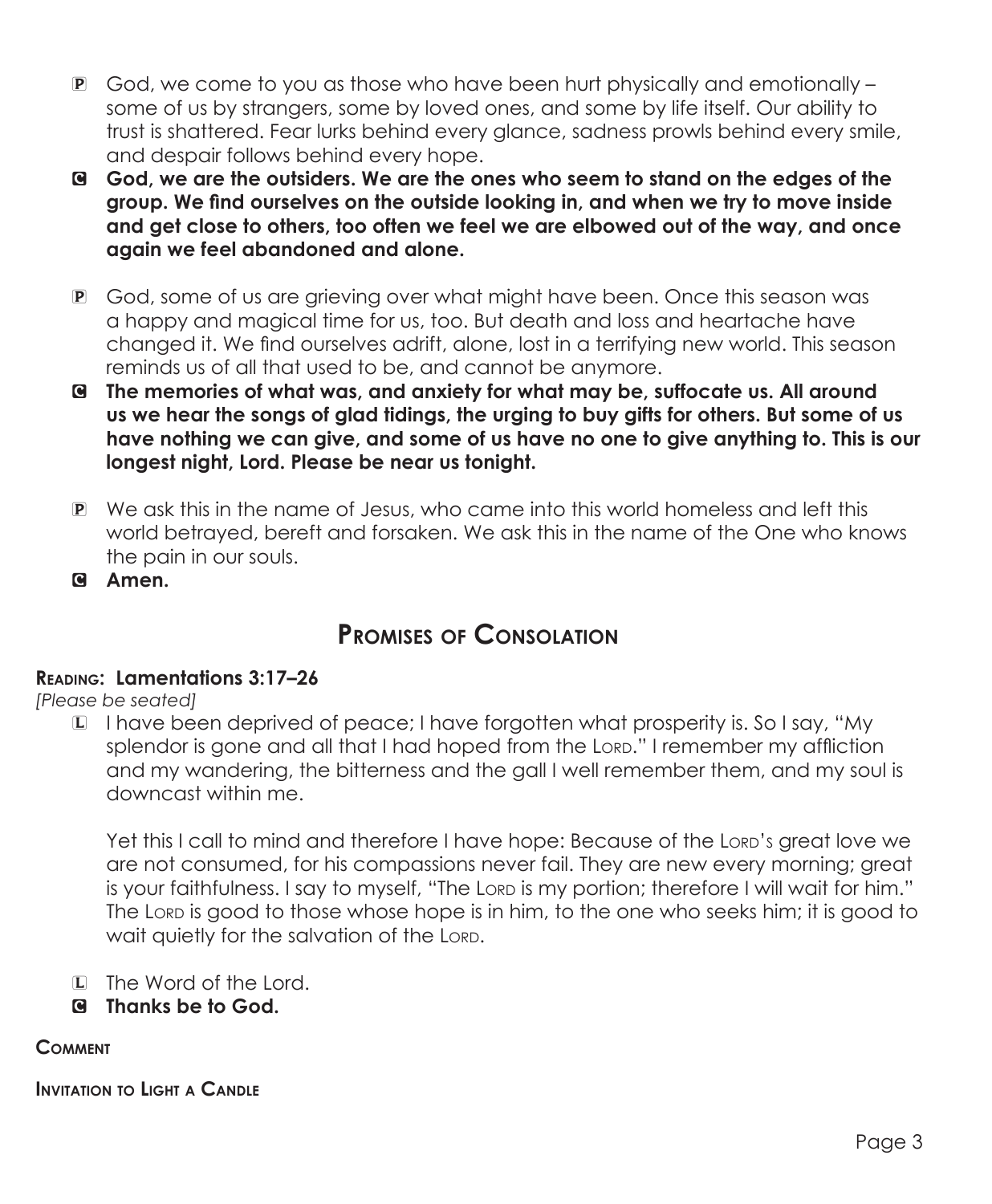*[Please remain seated]*

 *Hark, the glad sound! The Savior comes, the Savior promised long; in every heart prepare a throne and every voice a song.*

 *He comes the broken heart to bind, the bleeding soul to cure, and with the treasures of his grace to enrich the humble poor.*

### **Reading: Luke 2:1–7**

L In those days Caesar Augustus issued a decree that a census should be taken of the entire Roman world (This was the first census that took place while Quirinius was governor of Syria.) And everyone went to their own town to register.

 So Joseph also went up from the town of Nazareth in Galilee to Judea, to Bethlehem the town of David, because he belonged to the house and line of David. He went there to register with Mary, who was pledged to be married to him and was expecting a child. While they were there, the time came for the baby to be born, and she gave birth to her firstborn, a son. She wrapped him in cloths and placed him in a manger, because there was no guest room available for them.

- L The Word of the Lord.
- C **Thanks be to God.**

**Comment**

**Invitation to Light a Candle**

**Song** *Away In a Manger*

 *Away in a manger no crib for a bed; the little Lord Jesus lay down His sweet head. The stars in the sky looked down where he lay; The little Lord Jesus asleep on the hay.*

 *The cattle are lowing, the poor babe awakes, but little Lord Jesus no crying he makes. I love thee Lord Jesus, look down from the sky and stay by my bedside 'til morning is nigh.*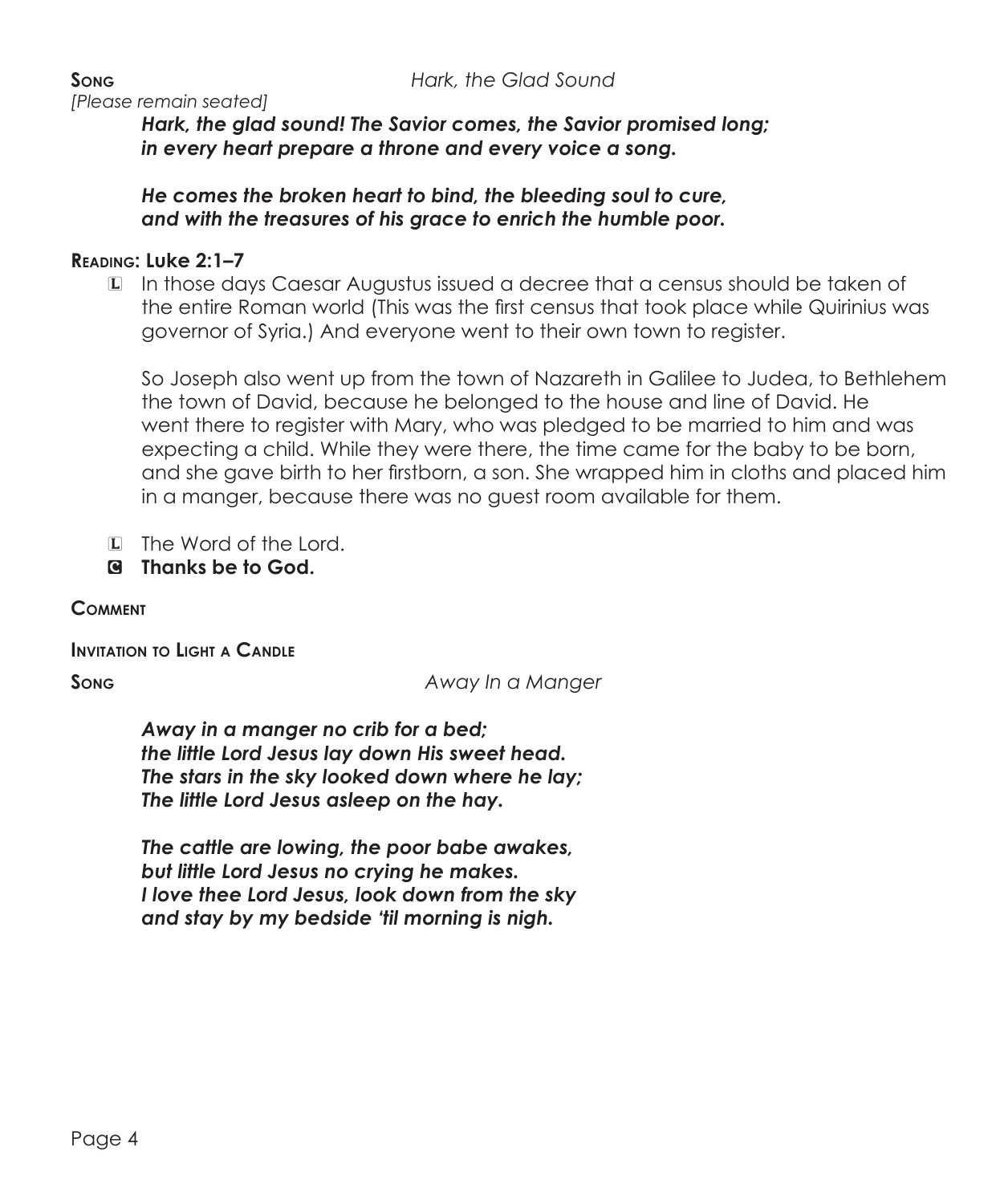## **Reading: Matthew 2:13–18**

L An angel of the Lord appeared to Joseph in a dream. "Get up," he said, "take the child and his mother and escape to Egypt. Stay there until I tell you, for Herod is going to search for the child to kill him." So he got up, took the child and his mother during the night and left for Egypt, where he stayed until the death of Herod. And so was fulfilled what the Lord had said through the prophet: "Out of Egypt I called my son."

 When Herod realized that he had been outwitted by the Magi, he was furious, and he gave orders to kill all the boys in Bethlehem and its vicinity who were two years old and under, in accordance with the time he had learned from the Magi.

Then what was said through the prophet Jeremiah was fulfilled: "A voice is heard in Ramah, weeping and great mourning, Rachel weeping for her children and refusing to be comforted, because they are no more."

- L The Word of the Lord.
- C **Thanks be to God.**

#### **Comment**

**Invitation to Light a Candle**

**Song** *What Child is This*

 *What child is this, who laid to rest, on Mary's lap is sleeping? Whom angels greet with anthems sweet while shepherds watch are keeping? This, this is Christ the king, whom shepherds guard and angels sing; Haste, haste to bring him laud, the babe, the son of Mary!*

 *Why lies he here in such mean estate where ox and ass are feeding? Good Christian, fear, for sinners here the silent Word is pleading. Nails, spear shall pierce him through, the cross be borne for me, for you; Hail, hail the Word made flesh, the babe, the son of Mary!*

#### **Reading: Matthew 11:28–29**

- L [Jesus said,] "Come to me, all you who are weary and burdened, and I will give you rest. Take my yoke upon you and learn from me, for I am gentle and humble in heart, and you will find rest for your souls. For my yoke is easy and my burden is light."
- L The Word of the Lord.
- C **Thanks be to God.**

#### **Comment**

**Invitation to Light a Candle**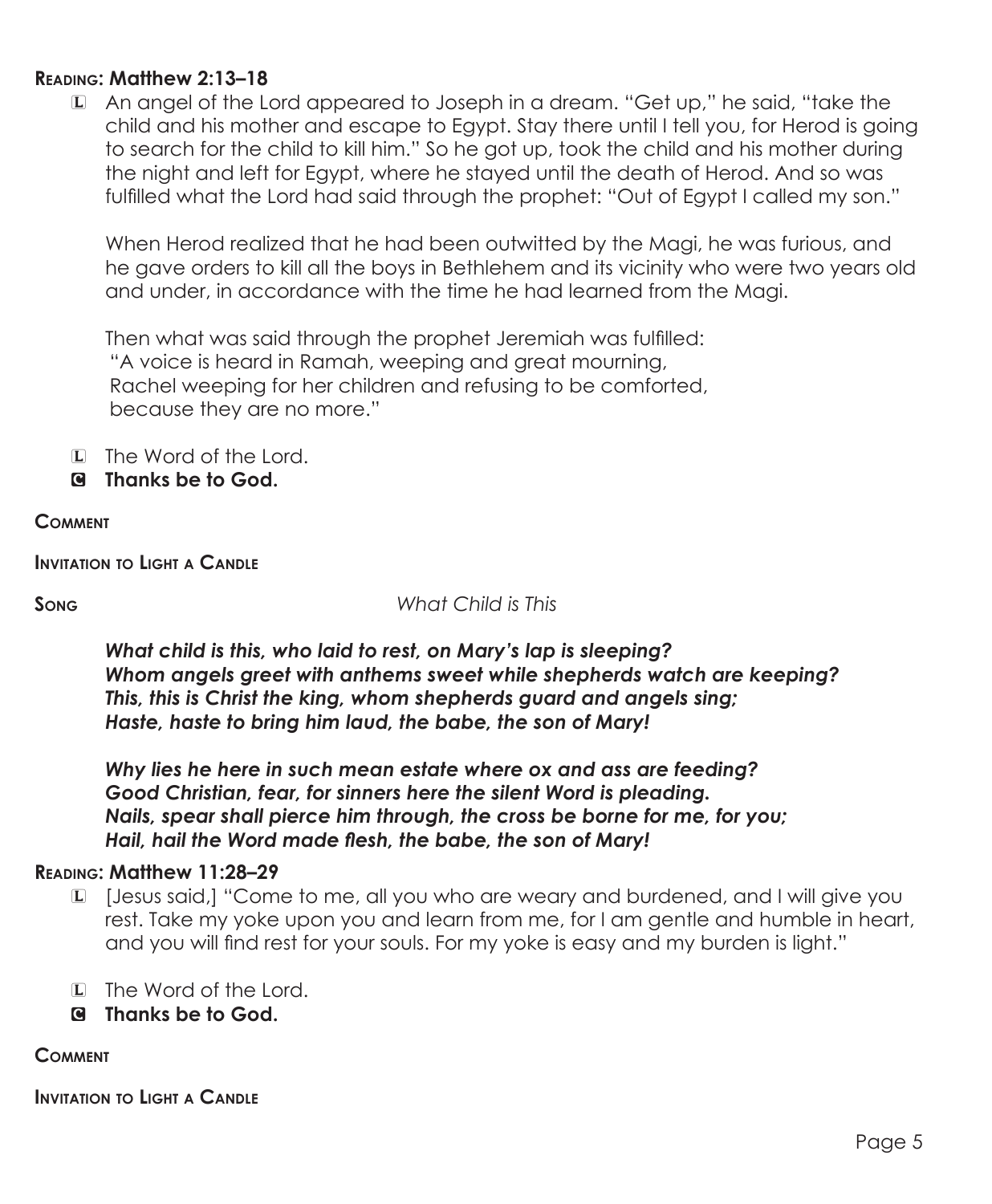*O come all ye faithful, joyful and triumphant, O come ye, O come ye to Bethlehem. Come and behold him, born the King of angels. O come let us adore him, O come let us adore him, O come let us adore him, Christ the Lord.*

 *Child, for us sinners, poor and in the manger, we would embrace thee with love and awe; who would not love thee, loving us so dearly? O come let us adore him, O come let us adore him, O come let us adore him, Christ the Lord.*

### **Reading: The Revelation 21:1–5**

L Then I saw a new heaven and a new earth, for the first heaven and the first earth had passed away, and there was no longer any sea. I saw the Holy City, the new Jerusalem, coming down out of heaven from God, prepared as a bride beautifully dressed for her husband. And I heard a loud voice from the throne saying, "Now the dwelling of God is with humans, and he will live with them. They will be his people, and God himself will be with them and be their God. He will wipe every tear from their eyes. There will be no more death or mourning or crying or pain, for the old order of things has passed away."

He who was seated on the throne said, "I am making everything new!" Then he said, "Write this down, for these words are trustworthy and true."

- L The Word of the Lord.
- C **Thanks be to God.**

#### **Comment**

**Invitation to Light a Candle**

**Song** *It Came Upon a Midnight Clear*

 *It came upon the midnight clear, that glorious song of old, from angels bending near the earth to touch their harps of gold; "Peace on earth, good will to all, from heav'n's all gracious King." The world in solemn stillness lay to hear the angels sing.*

 *For lo! The days are hastening on, by prophets seen of old, when with the ever circling years shall come the time foretold, when peace shall over all the earth its ancient splendors fling, and all the world give back the song which now the angels sing.*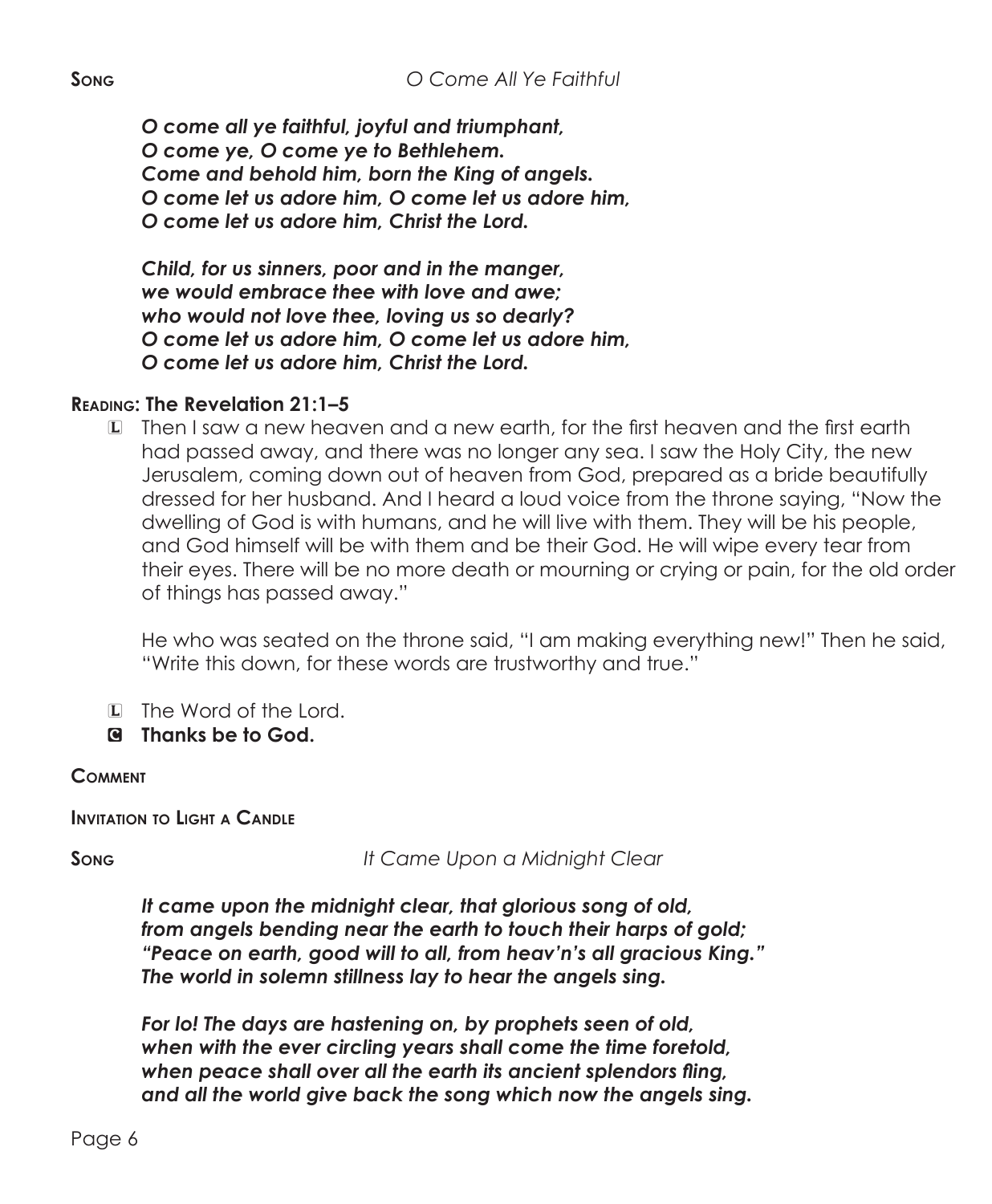#### **Offering**

 *The offering requested tonight is one from your memories, your grief, your yearnings, and your hopes. The pastor will explain this more fully at the appropriate time.*

#### **Prayers of Hope and Promise**

*[Please stand]*

- P Among the poor, among the bereft, among the privileged,
- C **Christ is coming to make all things new.**
- P In the private house, in the public place, in the wedding feast, in the judgment hall,
- C **Christ is coming to make all things new.**
- P With a gentle touch, with an penetrating word, with a pure heart, with burning love,
- C **Christ is coming to make all things new.**
- P That the Reign of God might be at hand, so that the world might believe that the powerful might kneel, and the hidden might be seen,
- C **Christ is coming to make all things new.**
- P Within us, without us, behind us, before us, in this place, in every place, for this time, for all time,
- C **Christ is coming to make all things new.**

# **The Holy Communion**

## **Eucharistic Prayer**

 *An extemporaneous Eucharistic prayer will be offered.*

## **The Lord's Prayer** [from the New Zealand Prayer Book]

a **Eternal Spirit, Earth-maker, Pain-bearer, Life-giver, Source of all that is and that shall be, Father and Mother of us all, loving God, in whom is heaven: The hallowing of your name echo through the universe! The way of your justice be followed by the peoples of the world! Your heavenly will be done by all created beings! Your commonwealth of peace and freedom sustain our hope and come on earth. With the bread we need for today, feed us. In the hurts we absorb from one another, forgive us. In times of temptation and test, strengthen us. From trials too great to endure, spare us. From the grip of all that is evil, free us. For you reign in the glory of the power that is love, now and for ever. Amen.**

**Invitation to Receive Communion**

**Prayer After Communion** *[Please stand or kneel, as you choose]*